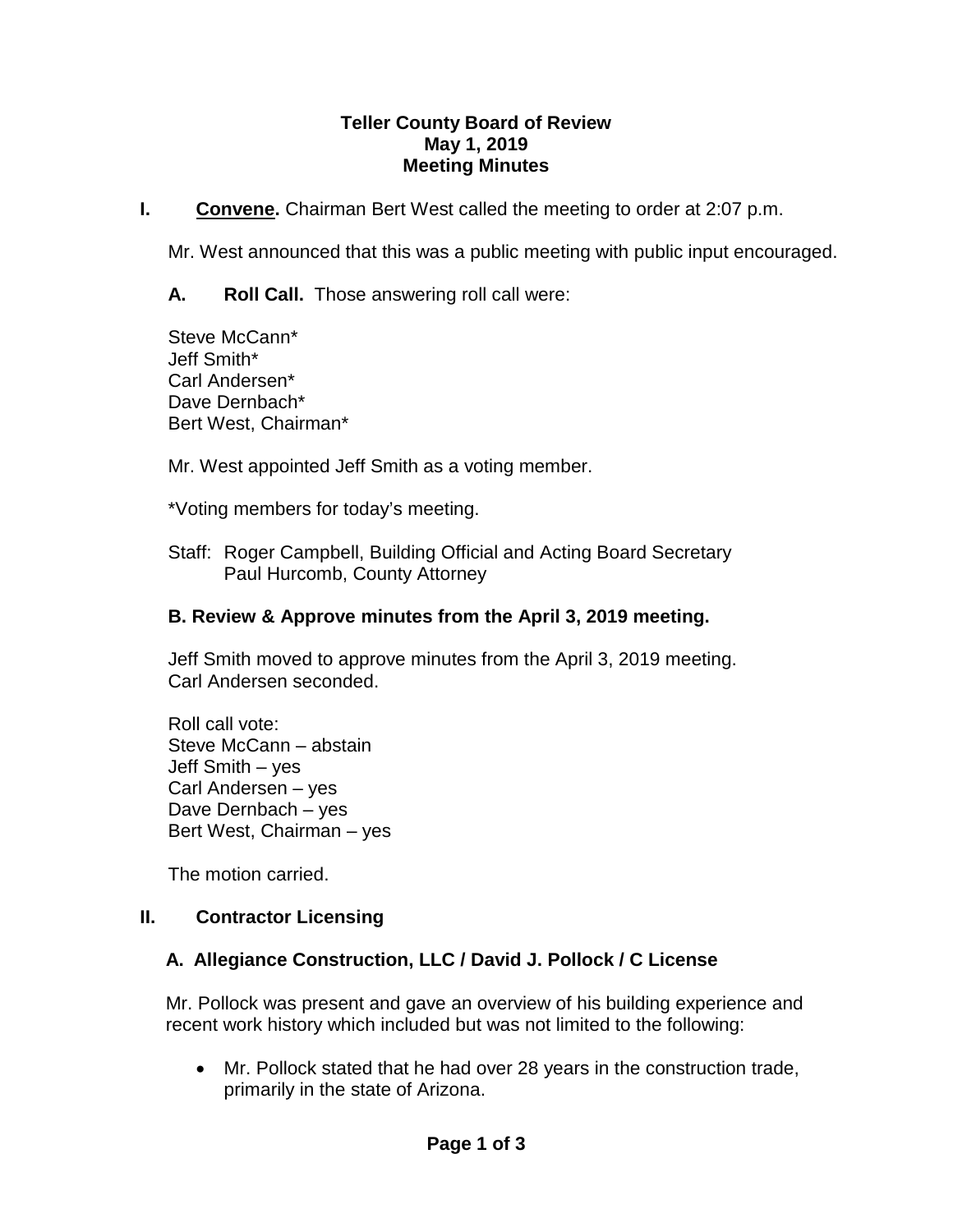- Mr. Pollock stated that he has held a Class C License with P.P.R.B.D. since 2010
- Mr. Pollock stated that he had completed 4 homes in Woodland Park, 4 homes are ongoing in Colorado Springs and 1 is under contract in Teller County.

Bert West opened this matter up for public comment. No public comment. Close public comment.

There was further discussion between the applicant and the Board. The Board reviewed the submitted packet and asked Mr. Pollock clarifying questions.

Dave Dernbach moved to grant Allegiance Construction, LLC with David J. Pollock as examinee, a Class C license.

Steve McCann seconded.

Roll call vote: Steve McCann – yes Jeff Smith – yes Carl Andersen – yes Dave Dernbach – yes Bert West, Chairman – yes

The motion carried.

# **B. Belfor USA Group Inc. / Adam Gaylon / B Limited 1 License**

Mr. West acknowledged that he personally knew Mr. Gaylon but did not believe he had a conflict of interest that would require him to recuse himself from considering the application.

Mr. Gaylon was present and gave an overview of his building experience and recent work history which included but was not limited to the following:

- Mr. Gaylon stated that he had worked in the construction trade since 2000, mostly consisting of building restoration.
- Mr. Gaylon stated that he had little ground-up experience and that Belfor rarely performed that type of work.
- Mr. Gaylon stated that Belfor's focus would be insurance work covering restoration of buildings due to fire, floods, etc. in Teller County.

There was further discussion between the applicant and the Board. The Board reviewed the submitted packet and asked Mr. Gaylon clarifying questions.